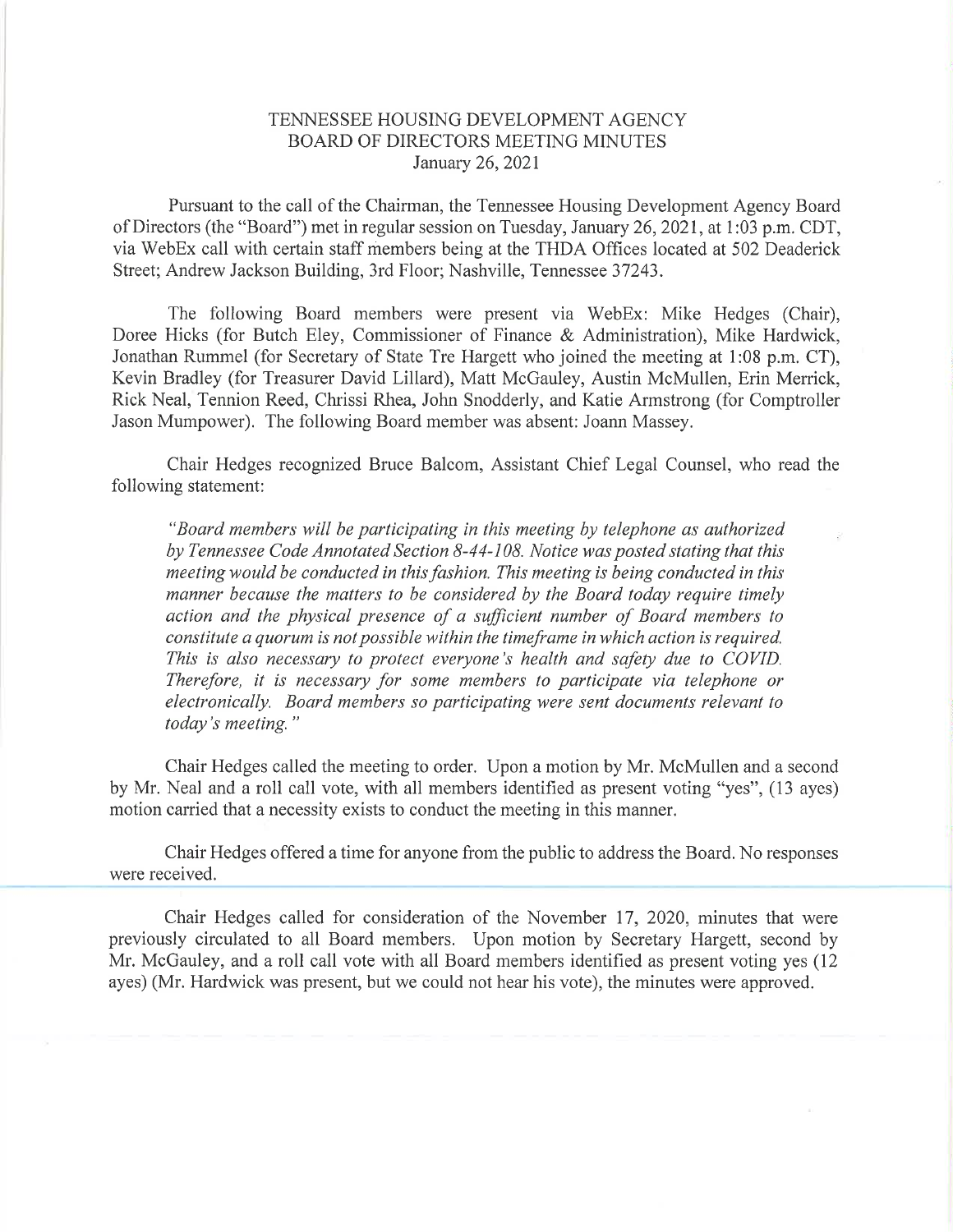Chair Hedges recognized Ralph M. Peney, Executive Director, who gave the following Executive Director's report:

- As we start a new year, what I'd like to do is highlight a few of the main challenges and opportunities facing THDA in202l.
- o The biggest immediate challenge is administering the emergency Rental Relief funds we have been allocated. We go into this with a significant advantage. Governor Lee last year contracted with Horne LLP, an accounting firm that has coordinated large-scale disaster relief efforts since Hurricane Katrina. Horne managed the several billion dollars of CARES Act funding Tennessee received. The Govemor has offered us the opportunity to work with Horne under that same contract. All of which will save us a great deal of time. We are aiming to launch the program by March 1, 2021.

The second set of challenges involves our single family mortgage business.

- o Like everyone else in the industry, we saw a spike in loan delinquencies and forbearance requests when borrowers lost jobs due to COVID. Delinquencies have started to level off. Our forbearance rate has been climbing but remains below the rate for FHA loans overall. We have been proactive in working with our borrowers to offer forbearance, loan modifications and reinstatements. We expect that as we return to a more normal economy, those delinquency rates will return to more normal levels.
- In the short term, however, there is a great deal of concern that more borrowers will seek forbearance. This is not an immediate risk for THDA - last year Trent Ridley and CSG conducted a stress test on our portfolio and found that even if one-third of our borrowers went into forbearance, THDA could go for over a year before having to institute drastic actions. That's not true of the major servicers, the ones handling millions of mortgages. They still have to pay investors, even if the borrowers aren't paying them. So there is growing speculation in Washington that some sort of mortgage relief package may be forthcoming.
- If that happens, it is likely to resemble the foreclosure prevention programs that THDA operated under the Hardest Hit Fund. My assumption is we would be asked to administer the program. We have experience, we have a platform set up for that kind of program, we have relationships established with over 200 servicers, we could fairly quickly bring on temporary staff. If something comes of this, we will keep you informed.

The third set of challenges involves our multifamily business.

- The IRS has issued new rules around LIHC properties that elected to use incomeaveraging. These are not being received well. Several investors have said they will not buy credits in developments using income averaging. We have some flexibility to allow developers to change their election, so long as they have not filed it with the IRS. We will be open to working with developers who need some flexibility.
- . Equity prices for tax credits are falling. This is thought to be short-term but could cause difficulties for some of the 2020 tax credit awardees, if they have not syndicated yet. There isn't anything we can do about the equity pricing. We will be open to developers who need to adjust their project scope. These developments are hard to put together, and we try to work with developers as much as we can to get things built.
- $\bullet$  A third challenge is a consequence of a good thing the very strong demand we see for multifamily development. The best year we have ever had for multifamily bonds was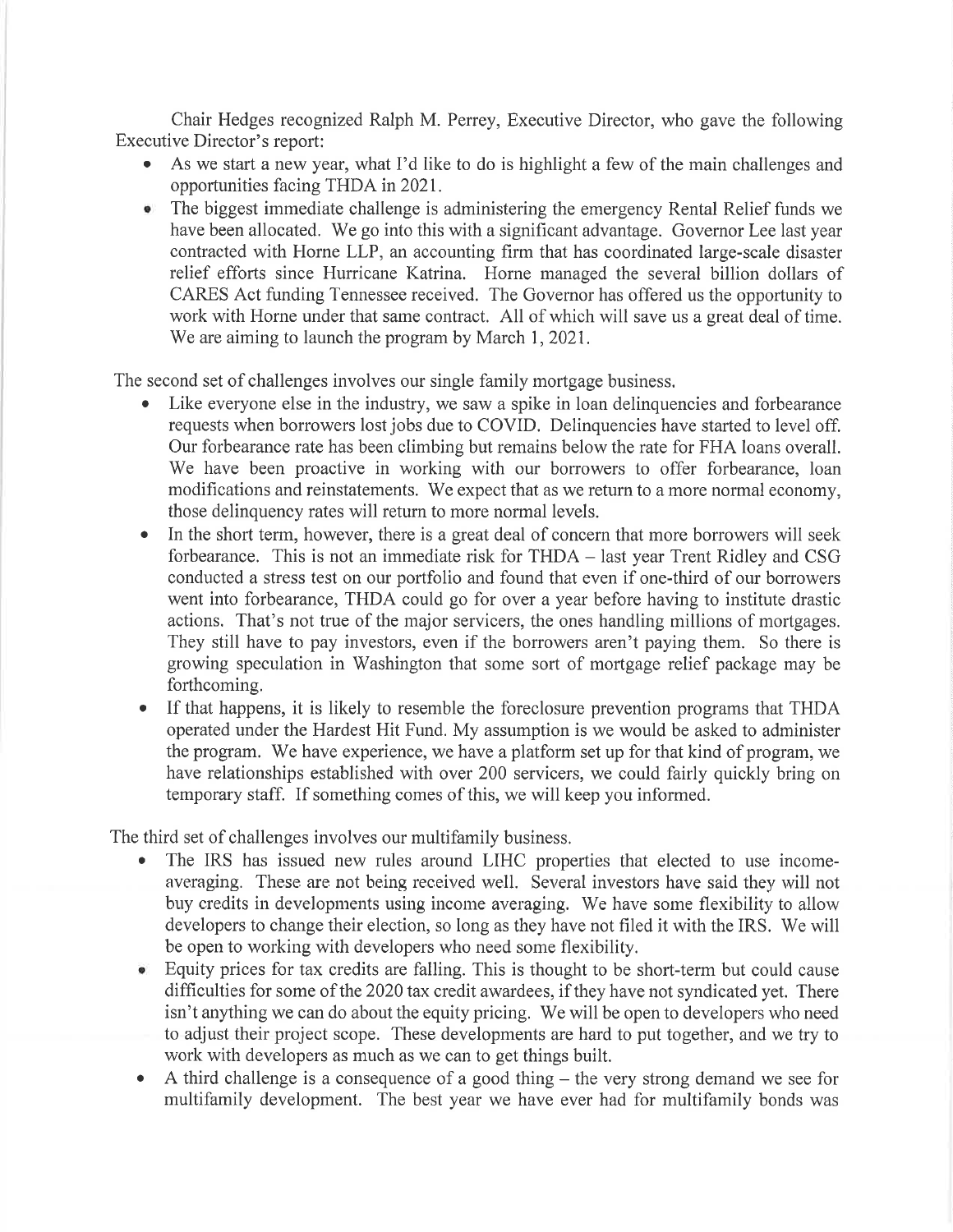\$323 million; we took in that much in applications within the first ten days of this year. That's why we bring you a recommendation to increase the amount of volume cap immediately available for multifamily to \$310 million. We expect to increase that further, assuming no competing claims on the state's private activity volume cap. But I want to emphasize that even if we max out our commitment to multifamily  $-$  someone will miss the cut, and that's true regardless of how you decide the Special Request before you today.

That situation figures into one of our great opportunities  $-$  the work we are doing to earn Ginnie Mae Issuer status by this fall. Ginnie Mae would give us a secondary market outlet for our government-backed loans - FHA, VA, RD. Which means, we wouldn't have to issue bonds in order to finance those mortgages,

If we can finance through means other than selling bonds, our production is not limited by the amount of volume cap available to us. We do not add hundreds of millions of dollars to the agency's debt. And, if we do not need volume cap for single family, we can make much more of it available for multifamily. This is where we want to be when THDA turns 50 in 2023 – with strong and growing single family mortgage production, long-term earnings from the loans we hold in portfolio, income from the sale of loans into the secondary market, and servicing revenue from those loans. Three revenue streams, flexibility to operate through all kinds of market conditions, and very likely, increased operating revenue that we can put to work in support of other affordable housing activities.

And finally, we are taking the opportunity to thoughtfully look at our work environment, recognizing that we will probably never again need to have everyone in the office every day. How we manage our work, stay engaged with our staff and with our business and program partners, what the built environment in our offices should look like, and how much space we will actually need. The State of Tennessee is already look at the issues. We are already talking with them about what happens at the end of our lease at Parkway Tower, expecting that our loan servicing operation will move into the Andrew Jackson Building with the rest of the downtown staff.

Director Perrey defened to Don Watt, Chief Programs Officer, to give more detail about how staff proposes to go forward on the COVID-19 emergency rental relief program. Mr. Watt went on to explain the State of Tennessee is eligible to receive \$457,000,000 in funds to provide emergency rent and utility assistance to households facing financial hardships as a result of the COVID-i9 pandemic.

- o THDA will administer this program across the state, with the exception of Davidson, Knox, Rutherford, and Shelby County, which are electing to administer the program locally.<br>  $\circ$  In order to prevent a duplication of benefit, THDA's program will not carry over to
	- these counties.
- THDA expects to administer around \$360,000,000 of the \$457,000,000 across its service area, with a September 30, 2021 obligation deadline for 65% of these funds and <sup>a</sup> December 31, 2021 expenditure deadline for 100% of these funds.
- To be eligible for assistance, households must have a household income of 80% AMI or less and have experienced a financial hardship due directly or indirectly from the COVID-19 pandemic on or after March 13,2020.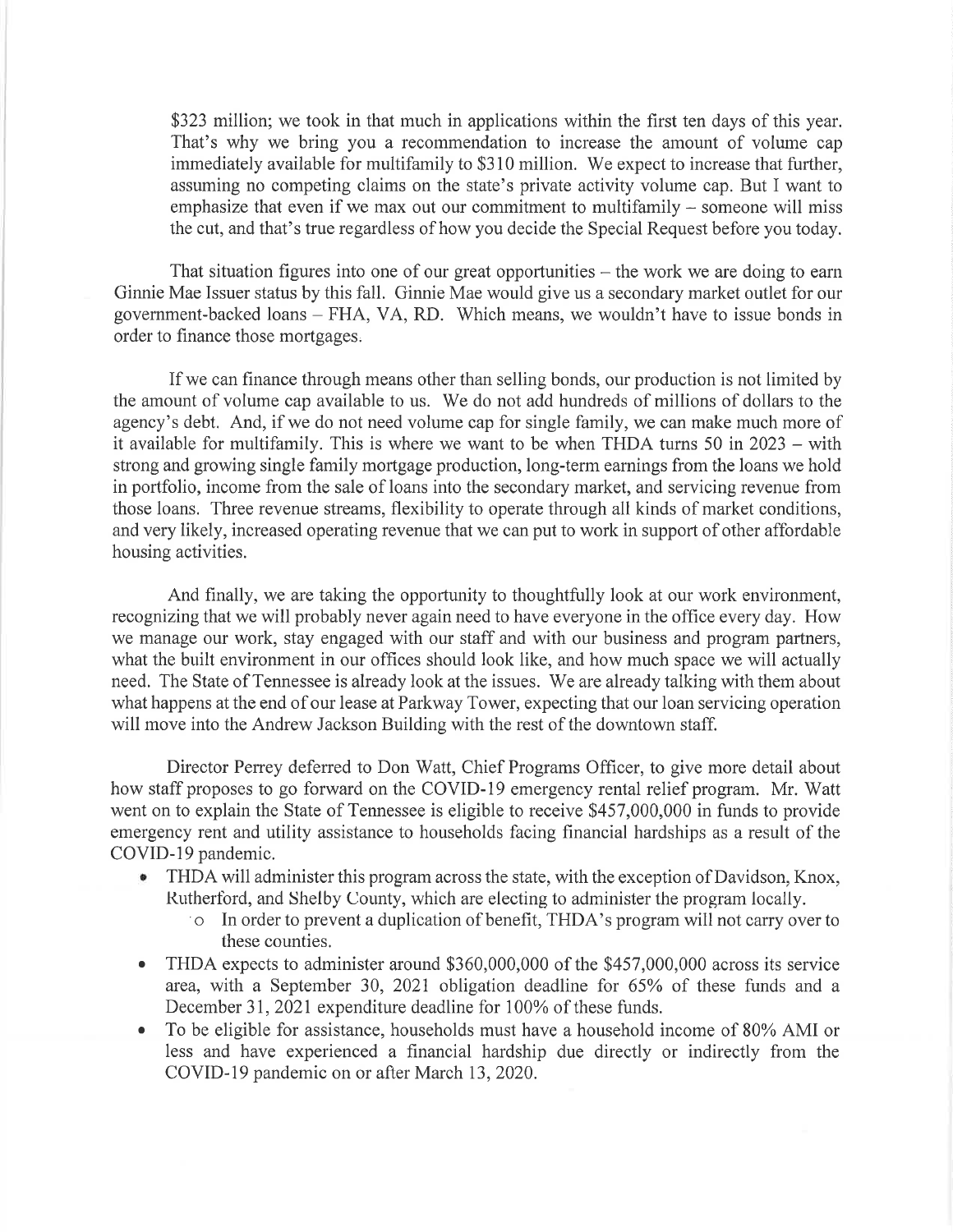- o Under the federal legislation, the state must prioritize households that either
	- have a household income at or below 50% AMI or
	- where one individual has been unemployed for 90 days or more prior to the application for program assistance.

1. The program will provide the following types of assistance

- Rental arrearages
- Utility arrearages electricity, gas, water and sewer, trash removal and energy costs (fuel oil)
- Rental assistance for periods of up to 3 months before the household has to be recertified as eligible for assistance
- 2. Generally, the total months of assistance to a household cannot exceed 12 months, however, there are provisions to extend for 3 months in order to ensure the housing stability of the household.
- 3. THDA's Community Programs Division will directly administer these funds, accepting applications from tenants and landlords, and making direct payments to these vendors.
	- o To accomplish these tasks, THDA will establish a call center and a team to accept, review and make determinations on applications received.
	- Our plan is to administer this program virtually, using an electronic application and review process.
	- As Ralph noted, we have been working with the Governor's office to secure the software vendor, call center and staffrng support, which supported the state's efforts with the Coronavirus Relief funds administer this past summer and fall.
	- . Our goal is to open this program for assistance as quickly as possible, with atarget date of no later than March 1,2021.
	- Therefore, we will be coming to you very shortly for consideration of the program requirements.

Chair Hedges recognized Bruce Balcom, Assistant Chief Legal Counsel to present the Bond Issue 202I-l Authorization and the Reimbursement Resolution which would authorize the issuance and sale of 2021-l including the form of supplemental resolution, which points the authorized officer to handle the details of the sale. He added there is also the reimbursement resolution, which allows THDA to reimburse itself for any money that it may have to advance against this bond issue before we are able to close and receive funds. The Board is requested to approve all documents and materials in the board meeting materials, including a memo from CSG Advisors dated December 17, 2020, noting the bond issuance was recommended for not more than \$200M dollars. Upon a Committee motion by Chair Hedges, and a roll call vote with all members identified as present voting "yes", motion carried to approve the Bond Issue and Reimbursement Resolution.

Chair Hedges continued to the next item on the agenda, the Renewal of Temporary Authority to Modify Established Program Deadlines and Associated Requirements Due to COVID-l9, as recommended jointly by the Grants Committee and the Tax Credit Committee as outlined in the memo from Don Watt, Chief Programs Officer, dated December 15,2020. Upon an offer of a Committee motion by Chair Hedges, and with a roll call vote with all members identified as present voting "yes", motion carried to extend through the end of June 2021 the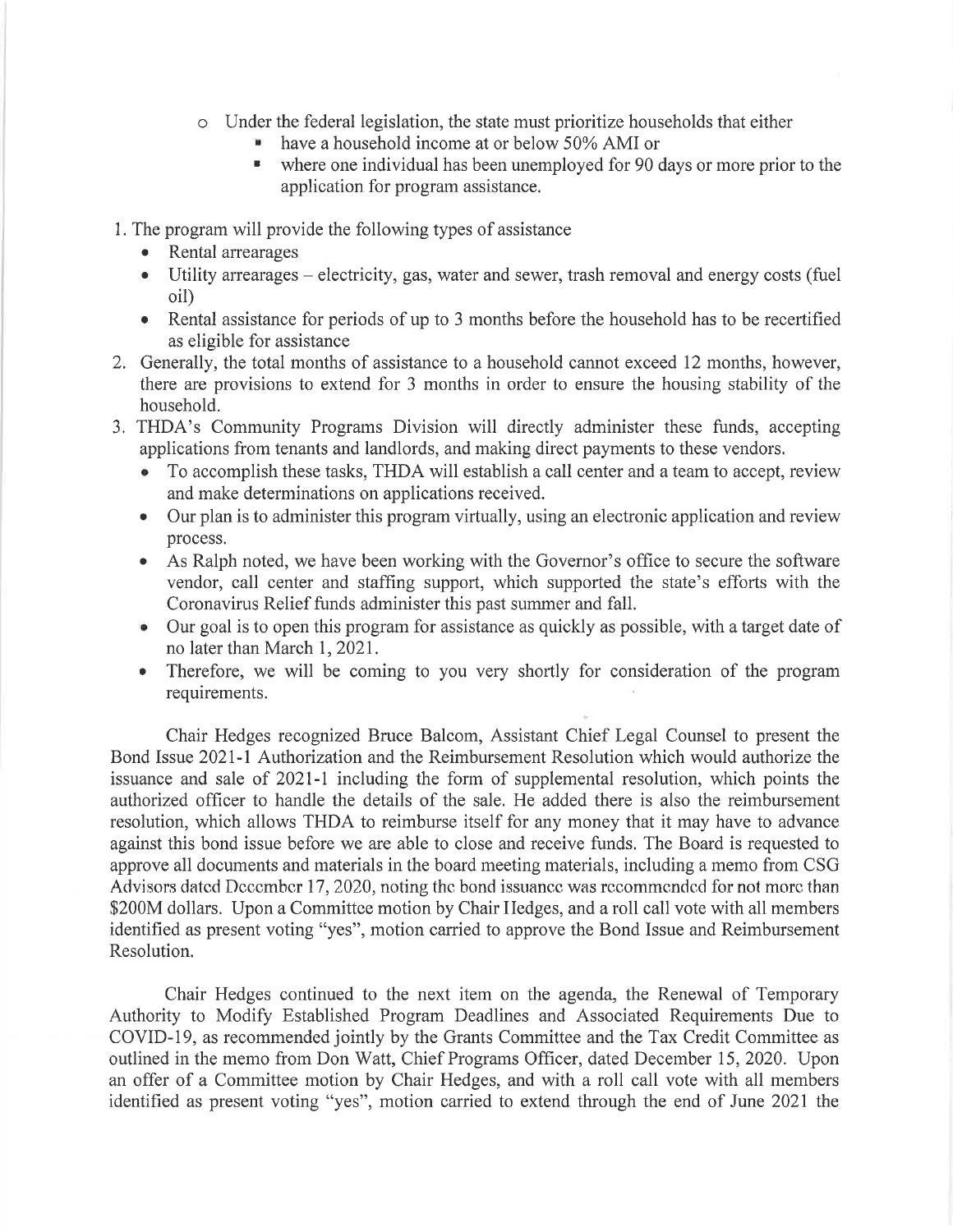authority given to the Executive Director to grant waivers and extensions to program partners impacted by COVID.

Chair Hedges then recognized Austin McMullen, Chair of the Grants Committee to present the next three items for one vote. Mr. McMullen presented the 2022 Habitat for Humanity of Tennessee Set-Aside Program Description as outlined in the memo from Cynthia Peraza, Director of Community Programs and Don Watt, Chief Program Officer dated December 17, 2020; the 2021 HOME (Urban/Rural) Program Description as outlined in the memo from memo from Cynthia Peraza, Director of Community Programs and Don Watt, Chief Program Officer dated December 17,2020; and, the 2021 National Housing Trust Fund Program Description as outlined in the memo from memo from Cynthia Peraza, Director of Community Programs and Don Watt, Chief Program Officer dated December 15,2020. Upon a Committee motion by Mr. McMullen and related discussion, and upon a roll call vote, with all members identified as present voting "yes", motion carried to approve the three Program Descriptions as presented.

Next, Chair Hedges recognized Chrissi Rhea, Chair of the Lending Committee to present the annual Housing Cost Index Report. Ms. Rhea noted the annual index is a routine and annually required report that determines what percentage of an average family's income is needed to secure decent, safe and affordable housing. She explained that a measure above 25% is seen as demonstrating that continued need for THDA's work. This year the index is 28.2%. Ms. Rhea continued to explain that the Board is required to formally accept this report as outlined in the memo from Dr. Hulya Arik, Economist, dated January 5,2021. Upon a motion by Ms. Rhea, and upon a roll call vote, with all members identified as present voting "yes", motion carried to approve the annual Housing Cost Index Report and the associated resolution included in the committee meeting materials as presented.

Chair Hedges then recognized John Snodderly, Chair of the Tax Credit Committee to report on the last two agenda items. Mr. Snodderly noted that the first agenda item was the 2021 Multifamily Tax-Exempt Bond Authority Amount Authorization. He referenced the memo from Edwin King, Director of Multifamily Programs and Don Watt, Chief Programs Officer dated January 21,2021 detailing the recommendation from the Tax Credit Committee to amend the second paragraph of Section 1 of the Multifamily Tax-Exempt Bond Authority Program Description for 202I to reflect the initial amount of 202I volume cap for private activity bonds available for allocation through the 2021 Multifamily Tax Exempt Bond Authority Program is \$310 million, subject to THDA's receipt of a sufficient amount of 2021 volume cap for private activity bonds from the Tennessee Department of Economic and Community Development office. Upon a motion from Mr. Snodderly, and with a roll call vote, with all members identified as present voting "yes", motion carried to authorize  $$310,000,000$  in bond authority.

Mr. Snodderly presented the last item on the agenda, the Multifamily Tax-Exempt Bond Authority Special Request Application for Chippington Towers. He referenced the memo from Edwin King, Director of Multifamily Programs and Don Watt, Chief Programs Officer dated January 4, 2021 detailing the recommendation from the Tax Credit Committee to recommend and request approval of the special request application as it satisfies the requirements of Section 6-8 of the Multifamily Tax Exempt Bond Authority Program Description for 2021. After a detailed discussion, Mr. Snodderly offered a Committee motion, and with a roll call vote of eleven "aye"